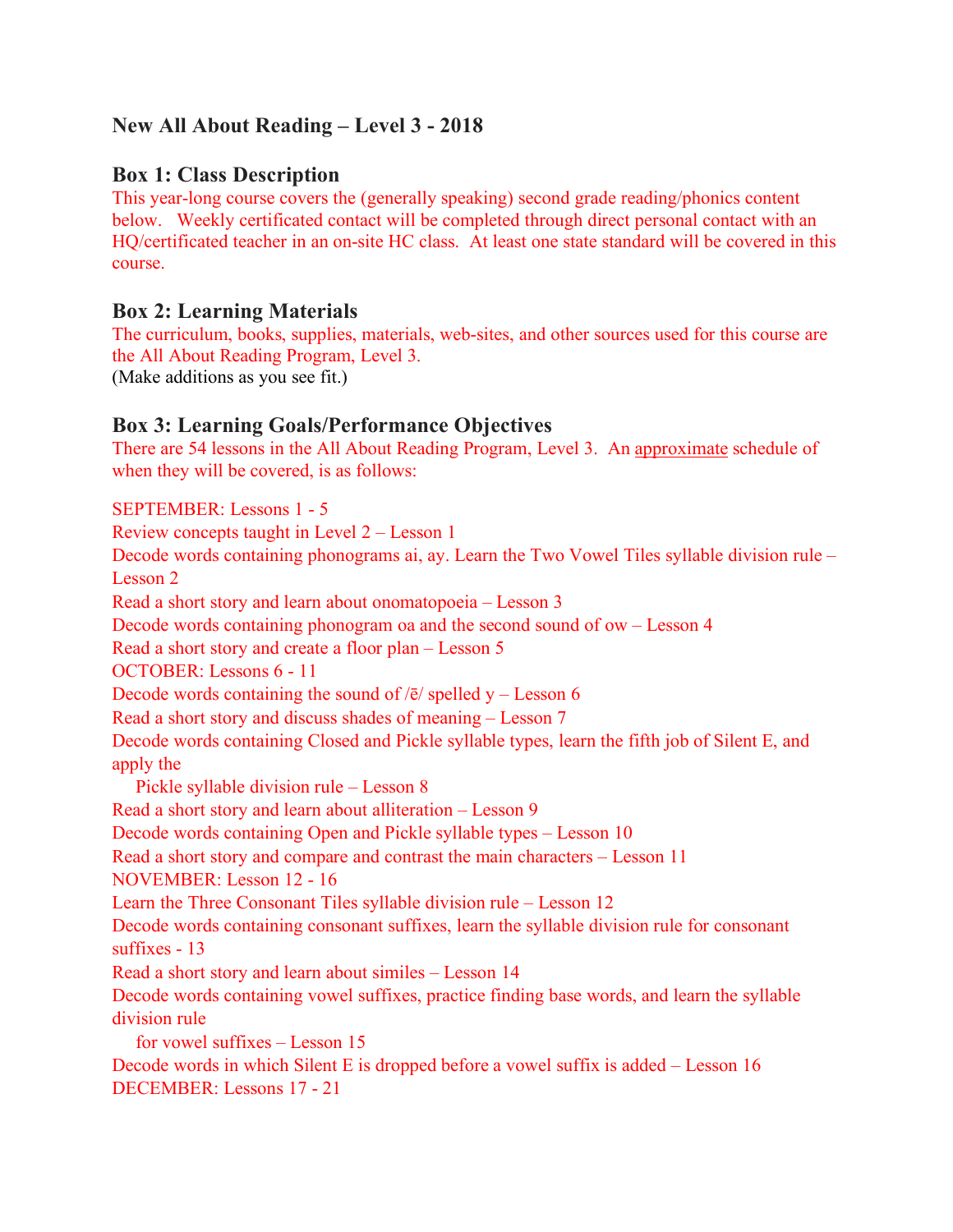Read a short story and discuss idioms – Lesson 17 Decode words in which vowel suffixes are added to base words ending in  $y -$  Lesson 18 Decode words containing phonogram ir – Lesson 19 Read a short story and discuss character transformation – Lesson 20 Decode words containing phonogram ur – Lesson 21 JANUARY: Lessons 22 - 27 Read a short story, learn about antonyms, and discuss the main conflict – Lesson 22 Decode words containing the second sound of phonogram or – Lesson 23 Read a short story and compare the main characters – Lesson 24 Decode words containing the first sound of phonogram oo and learn the sixth job of Silent E – Lesson 25 Read a short story and practice meaningful expression – Lesson 26 Decode words containing the first sound of phonogram ea – Lesson 27 FEBRUARY: Lessons 28 - 33 Read a short story, discuss help-wanted ads, imagine an alternate ending – Lesson 28 Decode words containing phonogram igh – Lesson 29 Read a short story and learn facts about Florida – Lesson 30 Decode words containing phonogram tch – Lesson 31 Read a short poem and learn about personification and rhyming – Lesson 32 Decode words containing phonogram dge – Lesson 33 MARCH: Lessons 34 - 39 Read a short story and practice alphabetizing words – Lesson 34 Decode words containing prefixes and apply the Prefixes syllable division rule – Lesson 35 Read a short story and learn about synonyms – Lesson 36 Decode words containing the second sound of phonogram oo – Lesson 37 Read a short story and practice reading with expression – Lesson 38 Decode words containing phonogram ew – Lesson 39 APRIL: Lessons 40 - 44 Read a short story and discuss common fairy tales – Lesson 40 Decode words containing the second sound of phonogram ea, learn the seventh job of Silent E, and discuss heteronyms – Lesson 41 Read a short story and interpret weather pictographs – Lesson 42 Decode words containing phonogram wr – Lesson 43 Read a short story and learn facts about the ocean – Lesson 44 MAY: Lessons 45 - 50 Decode words containing phonogram kn – Lesson 45 Read a short story and discuss the types of people who live in castles – Lesson 46 Decode words containing the fourth sound of phonogram o – Lesson 47 Read a short story and discuss realism vs. fantasy – Lesson 48 Decode words containing phonograms eigh and oe – Lesson 49 Read a short story and learn about the care of ponies – Lesson 50 JUNE: Lessons 51 - 54 Decode words containing the third sound of phonogram ea – Lesson 51